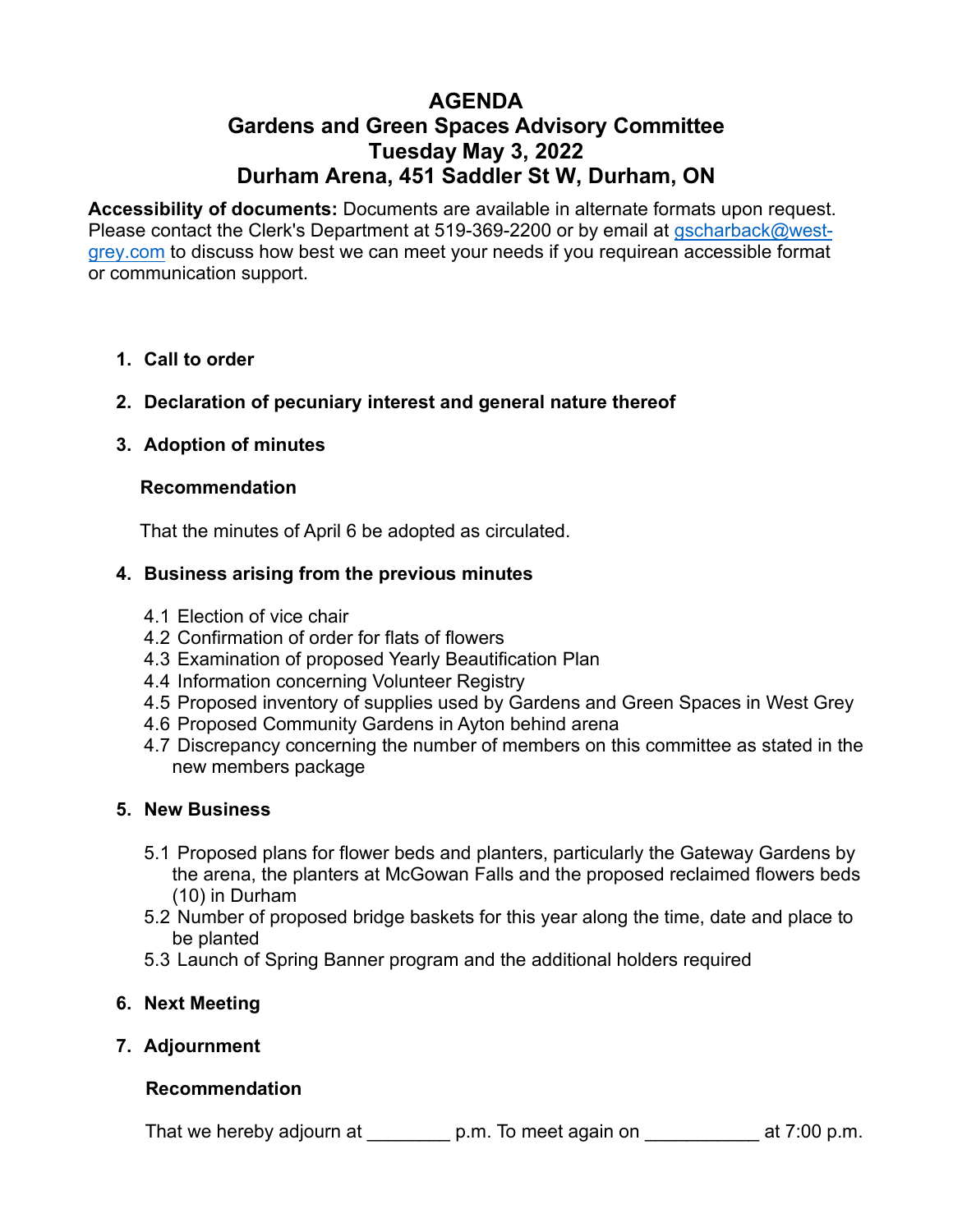# **DRAFT Minutes Garden and Green Spaces Advisory Committee Wednesday, April 6 2022 Zoom Meeting**

- **Members Present** Scott Foerster Mary Lou Pfeffer Elizabeth MacKenzie Julie Wilson Lauren Smolen Becky Weltz Connie MacEwan Doug Hutchinson (Councillor) Geoffrey Shea (Councillor)
- **Regrets Angela Stanley** Courtney Hunter

## **1. Call to Order**

Chair Scott Foerster called the meeting to order at 7:09 p.m.

# **2. Declaration of pecuniary interest and general nature thereof:** None

### **3. Adoption of Minutes**

**Resolution:** 06 – 2022

**Moved:** Elizabeth MacKenzie

**Seconded**: Mary Lou Pfeffer

That the minutes of the February 17, 2022 meeting be adopted as circulated.

**Disposition:** Carried

### **4. Delegation**

A delegation from the Durham Horticultural Society addressed the committee concerning the "Year of the Garden" as shared with West Grey Council. Anne Hagedorn spoke about the following:

- 2022 is the Year of the Garden to promote participation in gardening
- $\bullet$  the Week of the Garden is June 13 21
- the Day of the Garden is June 18
- Horticultural Society is making improvements at the Memorial Garden that day and planting some annuals
- Holding a tree draw for residents here for less than 3 years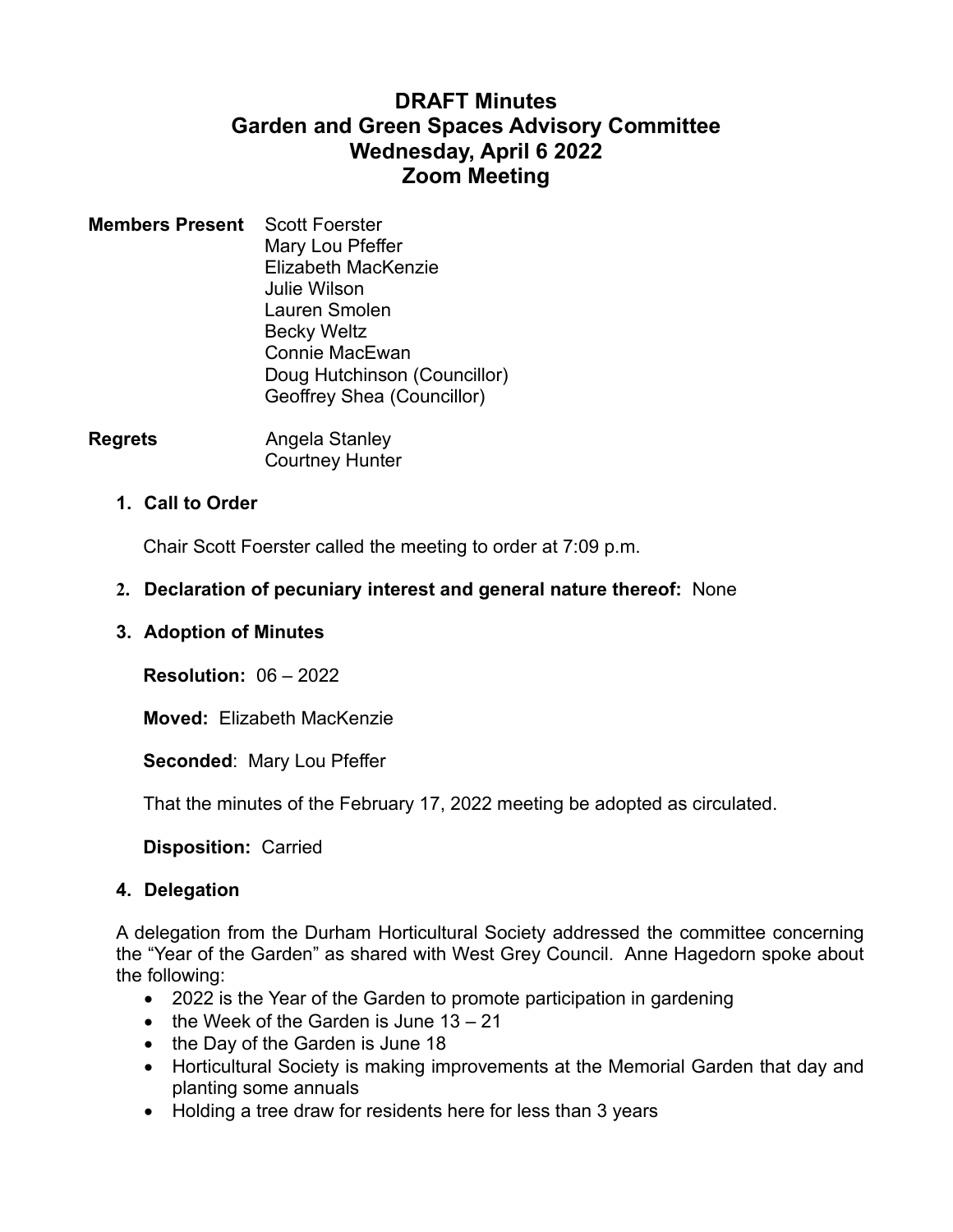- Hope to make improvements at the Durham Community Gardens with the purchase of a water cube, necessary garden tools and perhaps a possible expansion there
	- Anne will send information about creating community gardens to Mary Lou
	- Anne suggested that a professional would be best to offer ideas about upgrading flower beds as to best flowers to plant because of light and soil conditions and other considerations such as care and maintenance

### **5. Business Arising from the Minutes**

- 1. The election of a vice chair is deferred to another meeting.
- 2. A question concerning the cost of lights in the review of the Christmas Decorations outline will be followed up with staff for the next meeting.
- 3. No confirmation regarding the order of the flats of flowers for planters and bridge baskets was received at this time.
- 4. The beautification yearly plan has not been examined by all members. This proposed yearly plan will be shared with West Grey's CAO given the potential impact on staff workloads.
- 5. Scott shared a few of the proposed volunteer registration requirements:
	- wear a reflective vest
	- fill out a registration form for insurance purposes
	- passing a police check will be required. Some members questioned the need for this requirement. Councillor Hutchinson will follow up with the CAO.

The following recommendation was made to allow volunteers to begin preliminary work before council establishes the Volunteer Registry:

That council supports the request from the Gardens and Green Spaces Advisory Committee to enable volunteers assess and prioritize gardens and create improvement plans for discussion with the Chief Administrative Officer.

### **Moved:** Elizabeth Mackenzie, **Seconded**: Lauren Smolen, **Disposition**: Carried

#### **6. New Business**

- . **6.1** Inventory was deferred until another meeting as input from the CAO is requested.
- **6.2**The discussion concerning bows (saving yearly) and greenery be deferred to another meeting.

#### **6.3 Community Gardens in Ayton**

That council requests staff report back on the recommendation from Gardens and Green Spaces Advisory Committee to expand the community gardens program to include several raised beds behind the arena in Ayton.